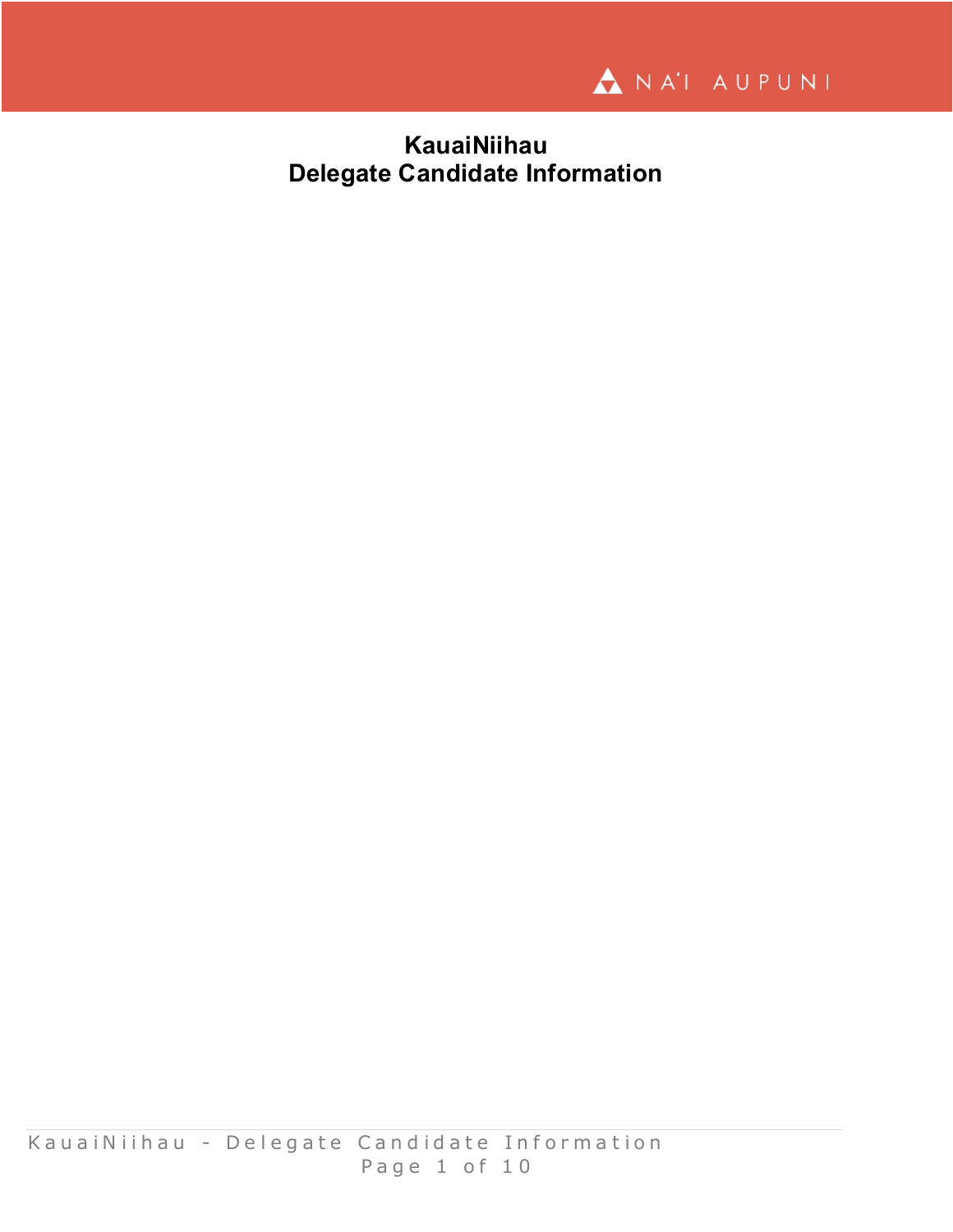

# **SAMUEL AEA**



# **Date of birth:** 08 December 1958

# **Hawaiian ancestry**

kanaka maoli

# **Educational background**

BA, Geography / Environmental Studies UH Mānoa ʻ85 MPH, Community Health UH Mānoa ʻ86

# **Employment history**

BAC Flowers, Kahaluʻu - Owner/Farmer Kaua'i Community College - Instructor Kauaʻi Community Health Center - Community Based Health Program Coordinator Waʻapā - Owner canoe repair and SUP fabrication

# **Criminal record**

"We da evidence, we not da crime. "- Skippy Ioane

# **Personal statement**

"Out beyond ideas of wrong doing and right doing, there is a field, Iʻll meet you there." - Rumi

Programs begin with people not in a bubble.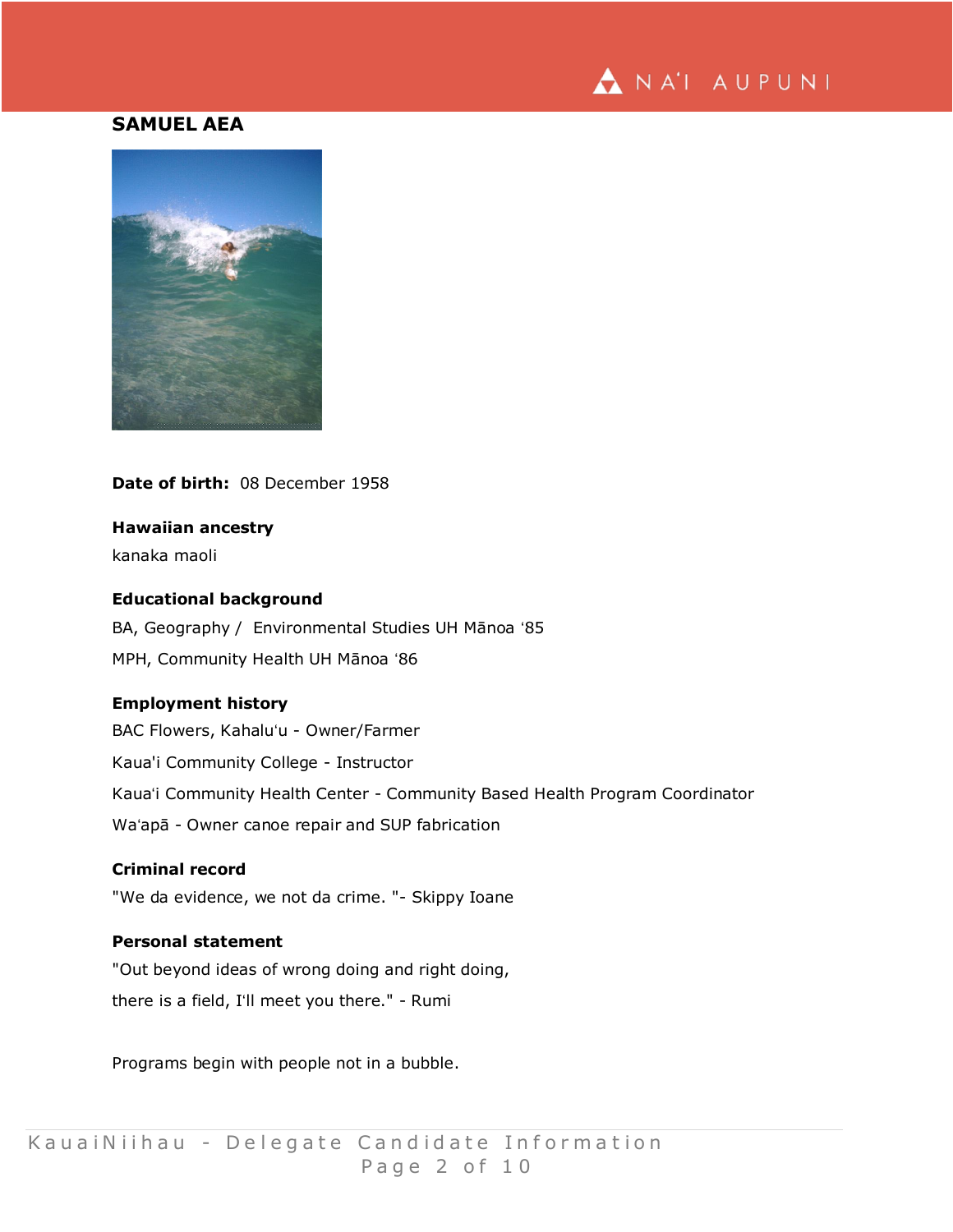NA'I AUPUNI

Fields need to be cultivated that will allow the gentle, weak whispers of the kanaka maoli to thunder in our ears,

Let's meet there.

Aloha is the most powerful force we have. It can build a nation and overcome its enemy. ʻO ke aloha ua hauoli i ka pono. (Love rejoices in the truth) I Corinthians 13.6

"Ua mau ke ea o ka ʻāina i ka pono . . . Kūʻē!"

# **The delegate candidate represent these 10 people are eligible voters who have nominated them :** Susan Ortiz

Theresa Aea Laola Lake Elizabeth Rathburn Carlos Andrade Damien Chong-Hanssen Curt Ai Matthew Aea Clark Abbey

Aaron Abbey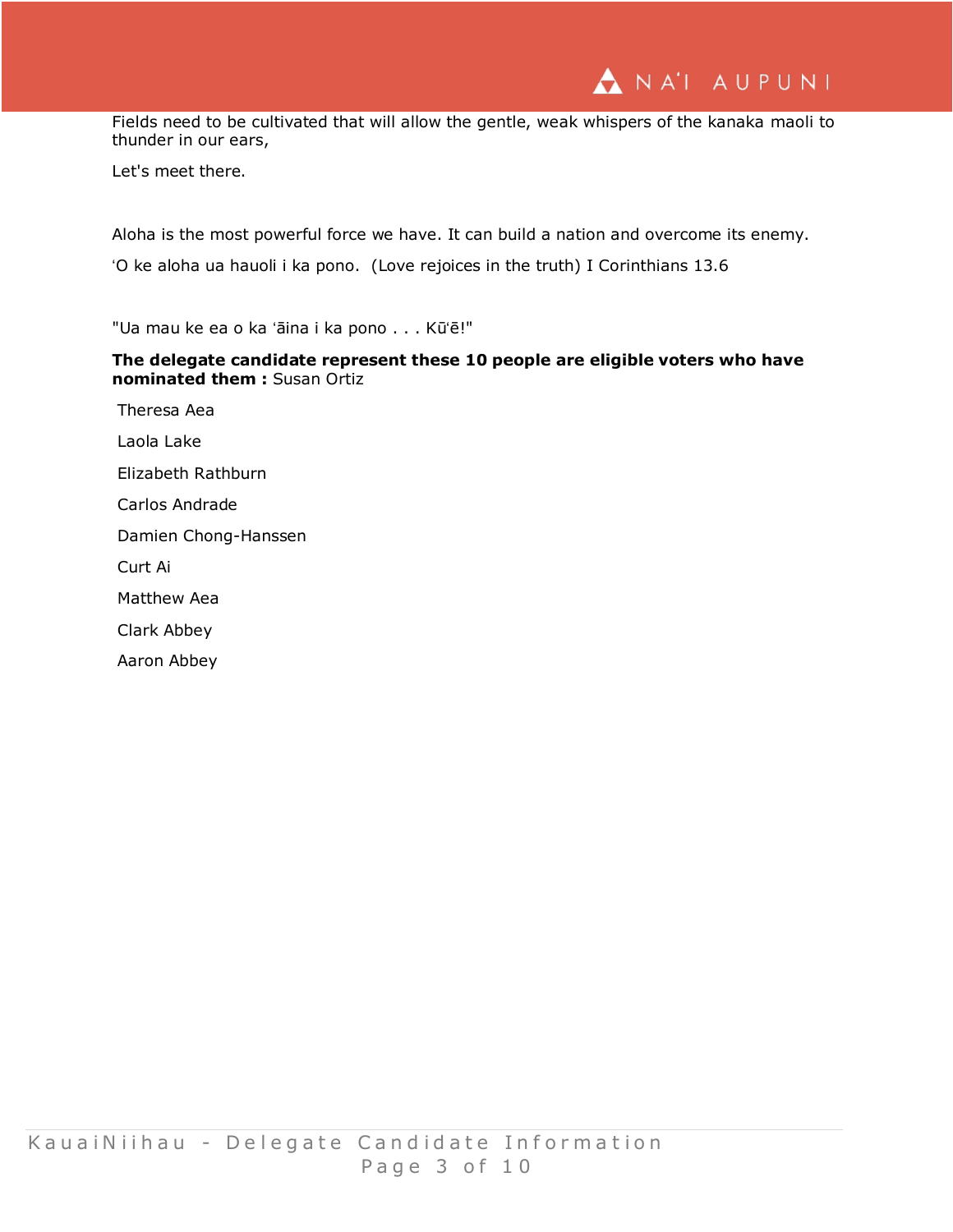

## **KANANI FU**



**Date of birth:** 1981-04-17

### **Hawaiian ancestry**

Mother: Paulann L. Lum (Dasalia) Grandmother: Meibers Hanohano

#### **Educational background**

Hawai'i Pacific University, M.A.,Organizational Change and Management, December 2007

Pacific University, B.S., Mathematics minor in Physics, May 2003

Kamehameha Schools, High School Diploma, May 1999

### **Employment history**

County of Kaua'i: Asst. to the Housing Dir. 11/2013-present, Program Specialist, 01/2012- 11/2013

Hi'ipoi LLC, Executive Director,03/2008-01/2012

OHA, Community Resource Coordinator, 07/2006-03/2008

# **Criminal record**

No criminal record.

# **Personal statement**

I find great satisfaction and happiness serving the people of Kauai. I have worked in various professional capacities and remain involved in community groups lending my time and energy toward bettering our island communities. I believe that Na'i Aupuni and its process could be beneficial for our people. That is why I want to be involved. I feel a sense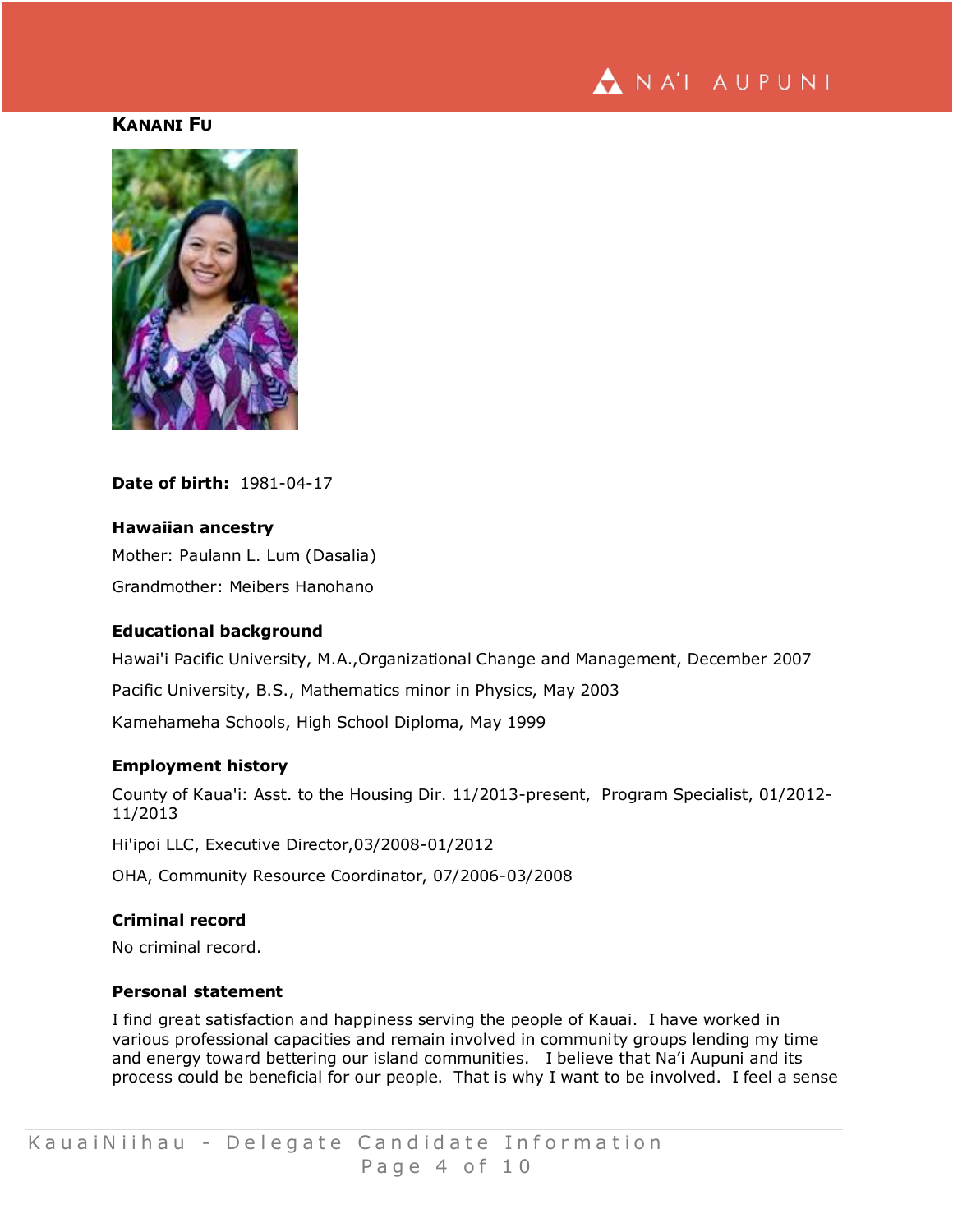of kūleana to be a part of this process and would like the opportunity to serve our people and to contribute to this process.

### **The delegate candidate represent these 10 people are eligible voters who have nominated them :** Roblynn Wailana Dasalia

Kirstie P. Matias

Keanu Trent Matias

Idalis M.M. Lum

Kaleo Lum II

Ryan D. Fu

Kealanalai Matias

Kapua Medeiros

Theodore Williams

Tayton Williams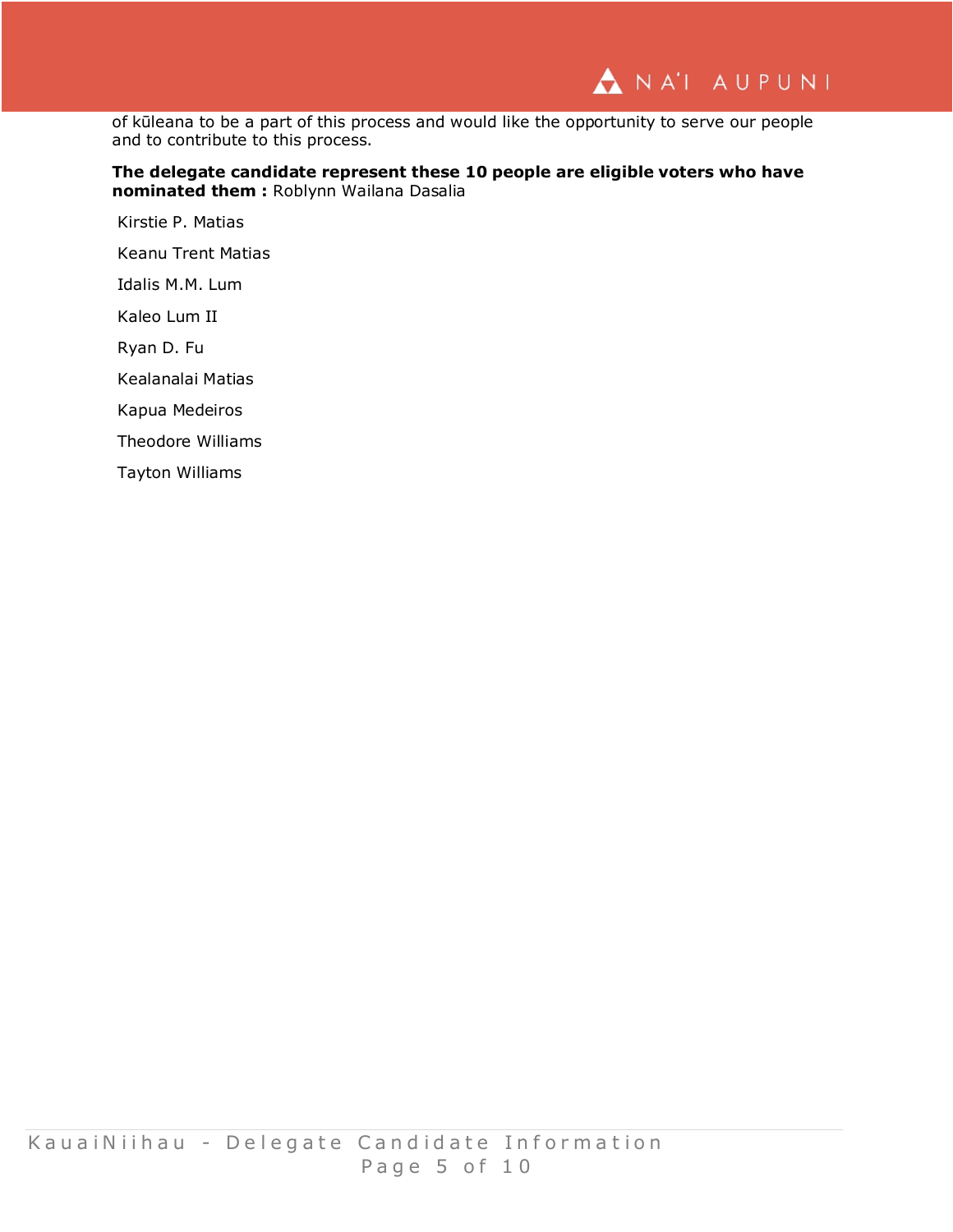

# **MAI LING HAUMEA**



# **Date of birth:** 1991-05-08

**The delegate candidate represent these 10 people are eligible voters who have nominated them :** Mai Ling Haumea

- Mai Ling Haumea
- Mai Ling Haumea
- Mai Ling Haumea
- Mai Ling Haumea
- Mai Ling Haumea
- Mai Ling Haumea
- Mai Ling Haumea
- Mai Ling Haumea
- Mai Ling Haumea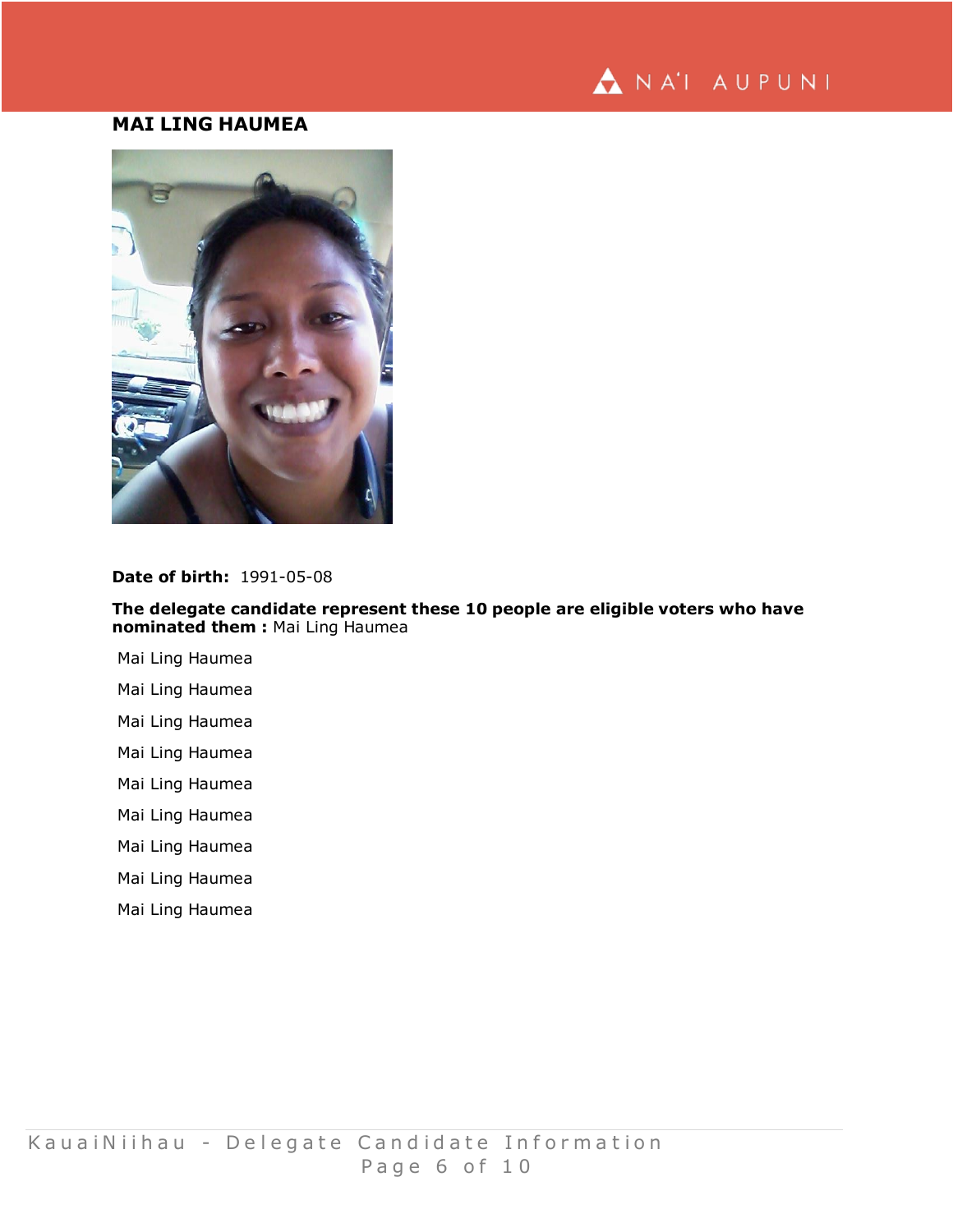

# **LINDA KA'AUWAI-IWAMOTO**



# **Date of birth:** 1942-10-05

### **Hawaiian ancestry**

87.5% Hawaiian

12.5% Mexican

### **Educational background**

Kapa'a High & Elementary School, Class of 1960; Cannon's Business College - 1960 to 1964.

### **Employment history**

Dept of Hawaiian Home Lands, 1970 to 2000; Homestead Assistant; TSA, 2002 to 2006, Honolulu International Airport, O'ahu/Lihu'e Airport; and,

USDA, Lihue Airport, 2006 to 2013, Plant Protection Aid.

### **Criminal record**

No Criminal Record

### **Personal statement**

Volunteer with the Kaua'i Medical Reserve Corp (KMRC) through the State Dept of Health since 2008 as the Liaison Officer; Hale O Na Ali'i Society, Halau O Kapi'olani since 2008; Volunteer with the Kaua'i Fire Dept as a Fire Commissioner from 2008 to 2012.

**The delegate candidate represent these 10 people are eligible voters who have nominated them :** Stevens, Scott Poire

Kaauwai, Samuel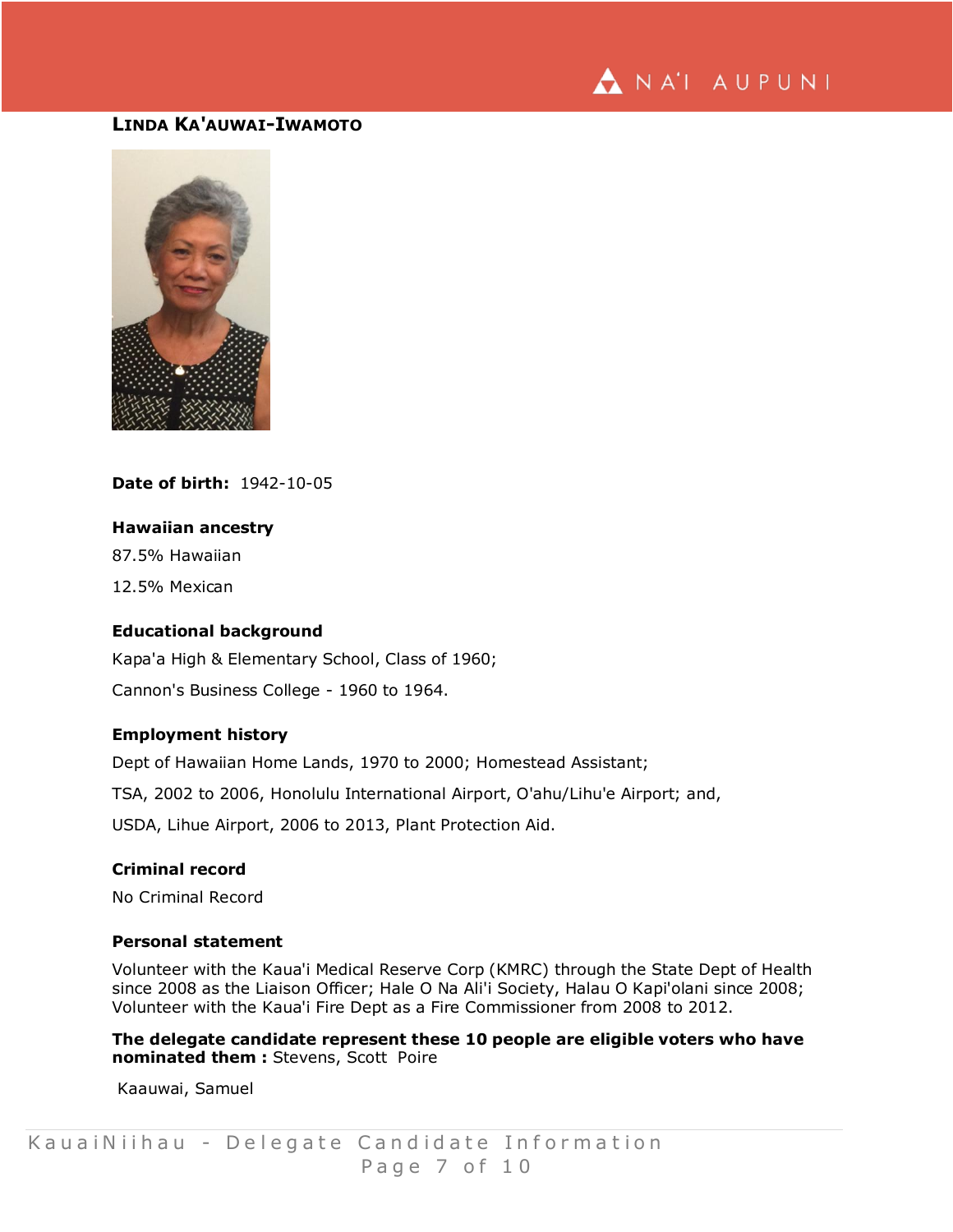

Kaauwai, Isaiah Makanui, Chanita Makanui, Darrah Iwamoto, Kyle Iwamoto, Melia Iwamoto, Melvin III Hee, Rustin Powers, Mokihana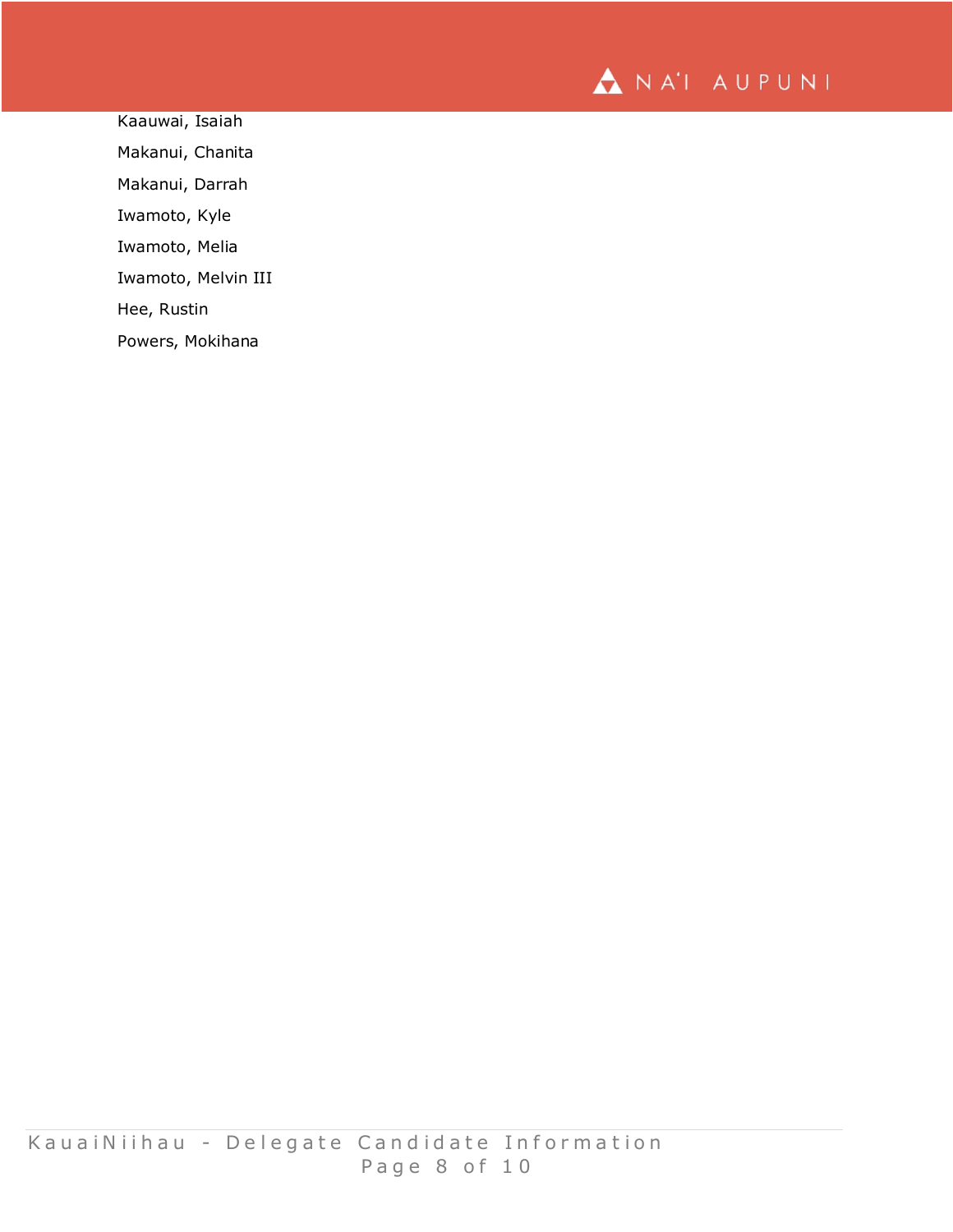

### **KUULEIALOHA SANTOS**



#### **Date of birth:** 03/12/1975

#### **Hawaiian ancestry**

I was born on Kauai in 1975 during the Hawaiian Renaissance. My grandmother lived on Ni'ihau and raised 2 or her 5 children there. My family is salt makers in Hanapepe.

### **Educational background**

Graduated High School in 1993. Working on my Master at UOP in Accounting.

#### **Employment history**

Director of Finance, 9 years, Unlimited Construction

Director of Finance 15 years, No Ka OI Landscaping

Boards - YWCA, Kauai County Historic Preservation Review Commission, GAC

#### **Criminal record**

None

### **Personal statement**

I stand deeply rooted in Hawaii like a Hala Tree. Hala is very distinctive and has thick aerial roots that spread out into the ground. My roots started on the Westside of Kauai. My foundation is my love for Hawaii, my love for family, culture, and my heart's desire to preserve, protect, and perpetuate our home. I firmly believe that if we all pick just one spot to take care of - one spot to protect - one spot to learn about - teach about - Hawaii would be an amazing, protected place to call home.

**The delegate candidate represent these 10 people are eligible voters who have nominated them :** Jasmine Kali

Frank Santos